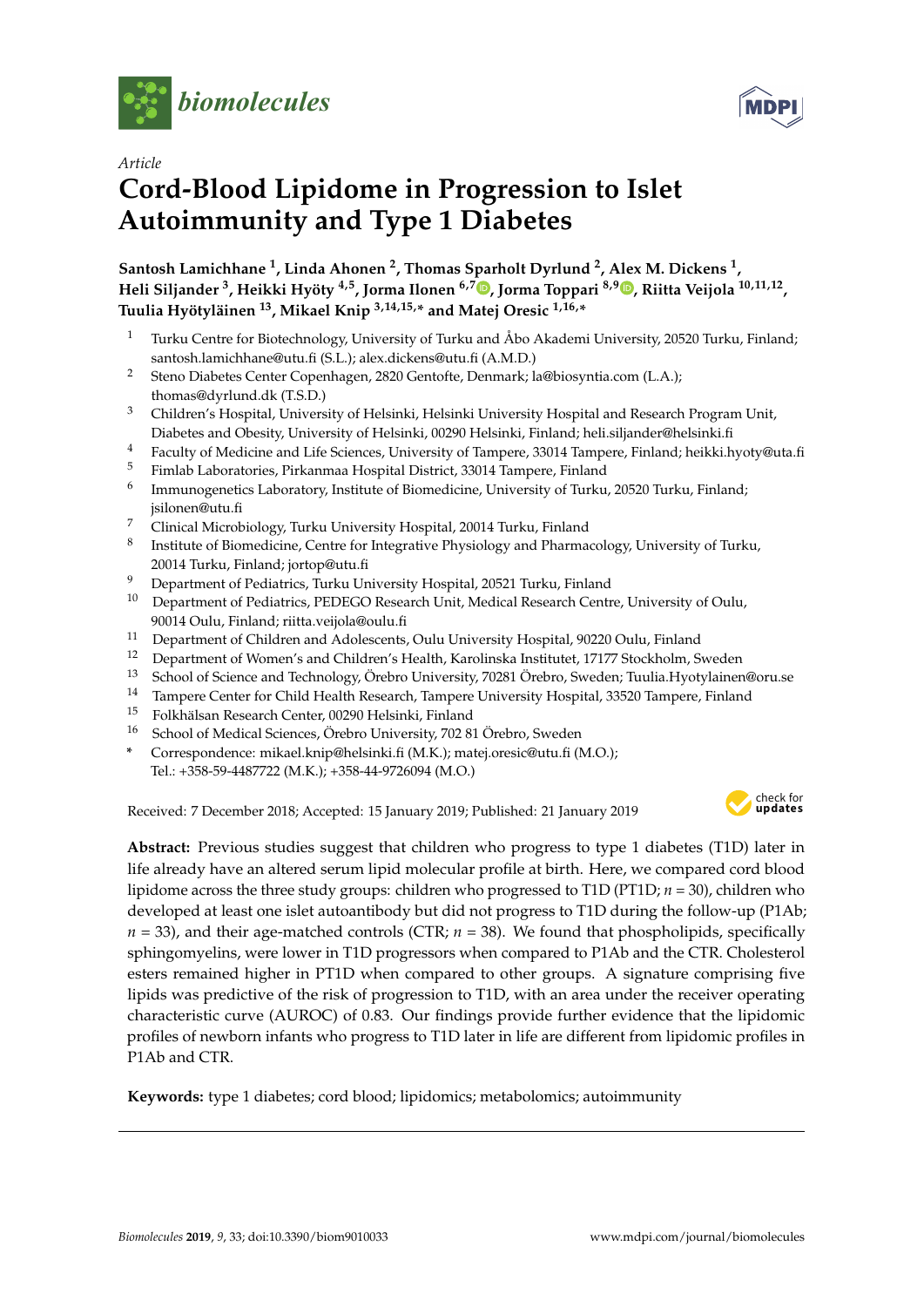## **1. Introduction**

Type 1 diabetes (T1D) is an autoimmune disease, characterized by destruction of insulin-producing pancreatic islet β-cells that results in lifelong dependency on exogenous insulin [\[1\]](#page-7-0). The incidence of T1D is steadily increasing in children younger than 15 years of age and is projected to double in children under the age of five years by 2020 [\[2\]](#page-7-1). No effective T1D prevention strategies have so far been identified. Early detection of T1D risk has, consequently, become an important area of research, which may also inform about potential disease prevention strategies.

The presence of predisposing human leukocyte antigen (HLA) alleles in the human genome is a major determinant of T1D susceptibility, but less than 10% of individuals with high-risk HLA alleles progress to the disease [\[3\]](#page-7-2). Several lines of evidence suggest that environmental factors, such as viruses, diet, and gut microbes, may be associated with the initiation of islet autoimmunity and T1D progression [\[4,](#page-7-3)[5\]](#page-7-4). However, T1D is a heterogeneous and complex disease [\[1\]](#page-7-0). It is thus unlikely that a single factor contributes towards autoimmunity initiation and overt disease. The identification of various endogenous and exogenous contributing factors and their interactions is essential for the early prediction and prevention of T1D.

Type 1 diabetes is preceded by the appearance of autoantibodies against β-cell antigens [\[6\]](#page-7-5). Increasing evidence also suggests that distinct metabolic signatures are associated with the development of T1D, already before the initiation of β-cell autoimmunity [\[7,](#page-7-6)[8\]](#page-7-7). Recent findings suggest that children who progress to T1D have a distinct lipidomic profile already present in their cord blood, which may be helpful in the early identification of at risk children at birth [\[9,](#page-7-8)[10\]](#page-7-9). However, more studies are needed in order to establish the link between the lipidome at birth and progression to islet autoimmunity and overt disease later in life. Here, we characterized the cord plasma lipidome in three study groups of newborn infants: (1) those who progressed to T1D (PT1D) during the follow-up, (2) those who developed at least a single islet autoantibody (Ab) during the follow-up but did not progress to T1D (P1Ab), and (3) controls (CTR) who remained autoantibody negative and healthy.

# **2. Results**

We determined the umbilical cord plasma lipidome from 101 infants across three groups: PT1D (*n* = 30), P1Ab (*n* = 33), and CTR (*n* = 38), using ultra-high-performance liquid chromatography quadrupole time-of-flight mass spectrometry (UHPLC-QTOFMS). Selected clinical characteristics of the study subjects are shown in Table [1.](#page-1-0)

<span id="page-1-0"></span>

|                                                                   | PT1D $(n = 30)$ | P1Ab $(n = 33)$ | $CTR (n = 38)$ |
|-------------------------------------------------------------------|-----------------|-----------------|----------------|
| Gender (girls, boys)                                              | (12, 18)        | (12, 21)        | (14, 24)       |
| Age at time of diagnosis (years)<br>(mean $\pm$ SE)               | $4.94 + 0.56$   | NΑ              | ΝA             |
| Age at time of first seroconversion<br>(years)<br>(mean $\pm$ SE) | $1.28 \pm 0.11$ | $3.03 \pm 0.45$ | ΝA             |
|                                                                   |                 |                 |                |

**Table 1.** Anthropometric characteristics of the study population.

Abbreviations: Children who progressed to T1D (PT1D), who developed at least a single antibody but did not develop T1D during the follow-up (P1Ab), and control (CTR) subjects who remained islet autoantibody negative during the follow-up. Standard error (SE); Not applicable NA.

A total of 232 lipid species were identified and quantified using class-specific internal standards, covering the following lipid classes: cholesterol esters (CE), diacylglycerols (DG), lysophosphatidylcholines (LPC), phosphatidylcholines (PC), phosphatidylethanolamines (PE), sphingomyelins (SM), and triacylglycerols (TG).

In order to determine lipid alterations between PT1D vs. CTR, PT1D vs. P1Ab and PT1D vs. P1Ab, we performed univariate analysis, as well as multivariate analysis. The heat map in Figure [1](#page-2-0) highlights the global lipidome that differed between the three study groups (CTR/PT1D/P1Ab). We found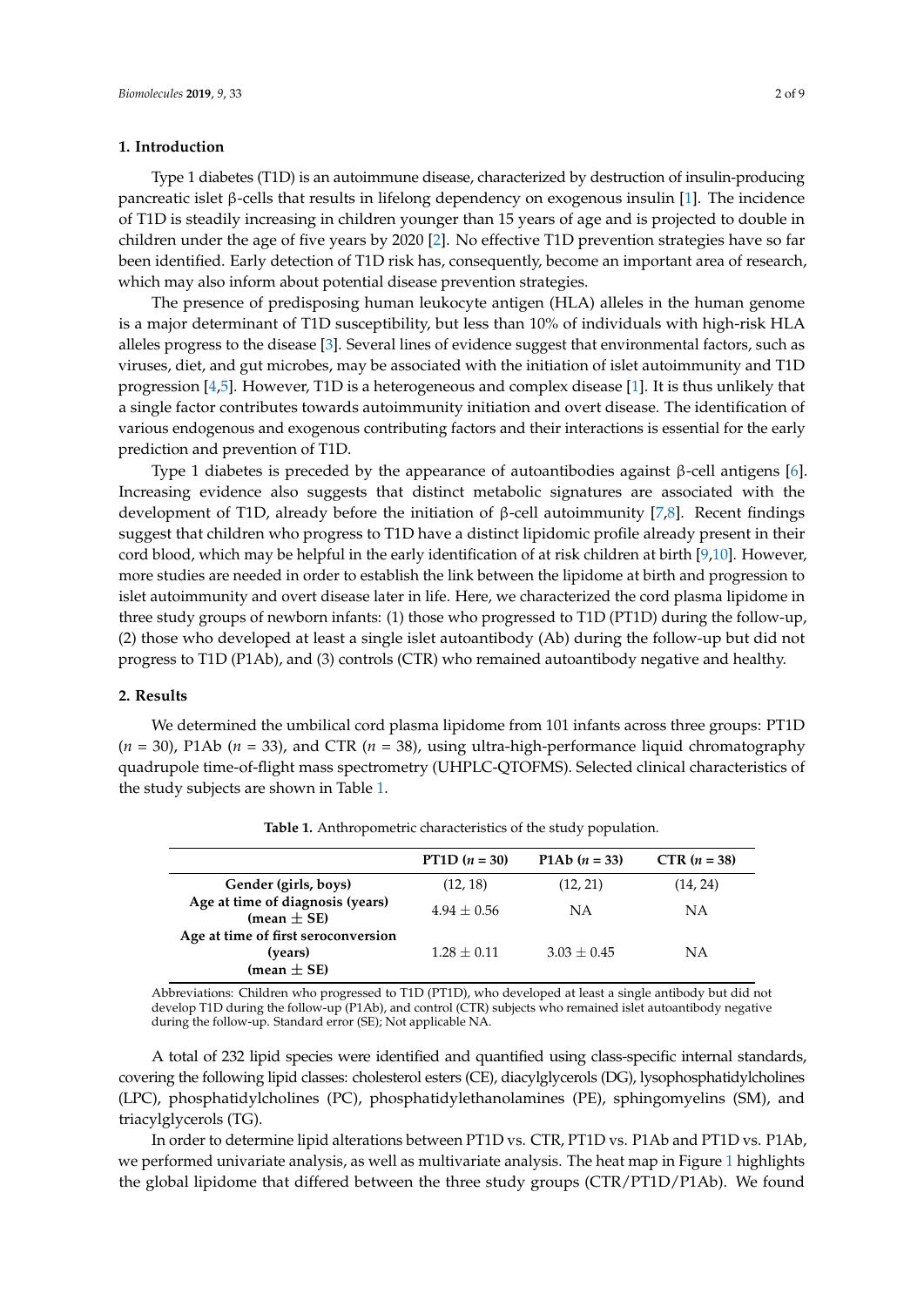that seven lipids were different between PT1D and P1Ab (nominal *p*-value <0.05, Supplementary<br>Information (S.I. 1)). The limit included LPC (20:4), LPC (20:6), PC (40.5), SM (146.4, (40.4), SM (146.4) Information (S.I. 1)). These lipids included LPC (20:4), LPC (22:6), PC (40:5), SM (d16:1/18:1) or SM (416:2), TG (46:2), TG (48:2),  $\frac{1}{100}$ (d18:2/16:0), TG (46:2), TG (48:1), and TG (49:2). All of these lipids remained lower in PT1D than in the  $\Gamma$ P1Ab. Similarly, we observed that eight lipids were different between CTR and PT1D (nominal *p*-value  $\sim 25, 5, 1$ ). The set of  $\sim 2$  $(1,005, S.I. 2)$ . These lipids were TG (46:2), TG (46:2), TG (48:1), TG (46:1), and TG (47:1), which were downregulated among PT1D, while CE (18:2), TG (51:3), and TG (58:1) remained upregulated in PT1D<br>compared to CTR. Furthermore, we also found found for linear linear linear measurements being a set compared to CTR. Furthermore, we also found four lipids being altered at a nominal *p*-value <0.05 between CTR and P1Ab (S.I. 3). All of the limit LPCCCR (S. 2006), PCCCR 3). PCCCR 3). All of the between CTR and P1Ab (S.I. 3). All of these lipids, including LPC (22:6), PC (40:5), PC (37:3), and PC<br>(P-18:0/22:6), PC (40:5), PC (40:5), and PC  $(P-18:0/22:6)$ , were higher in the P1Ab group than in the CTR group. However, none of these lipids  $(P-18:0/22:6)$ passed significance at the selected false discovery rate (FDR) threshold of 0.1. threshold of 0.1.

<span id="page-2-0"></span>

Figure 1. The differences in global cord plasma lipidome between the three study groups. Heat map showing 40 lipid species representative of lipid classes that change between PT1D, P1Ab and CTR. Differences in lipid concentrations were calculated by dividing the mean concentration in PT1D by the mean concentrations in P1Ab and CTR. # represents the *p*-values <0.05. Abbreviations: cholesterol ester (CE), phosphatidylcholine (PC), phosphatidylethanolamine (PE), sphingomyelin (SM), triacylglycerol (TG), lysophosphatidylcholines (LPC). and triacylglycerol (TG), lysophosphatidylcholines (LPC).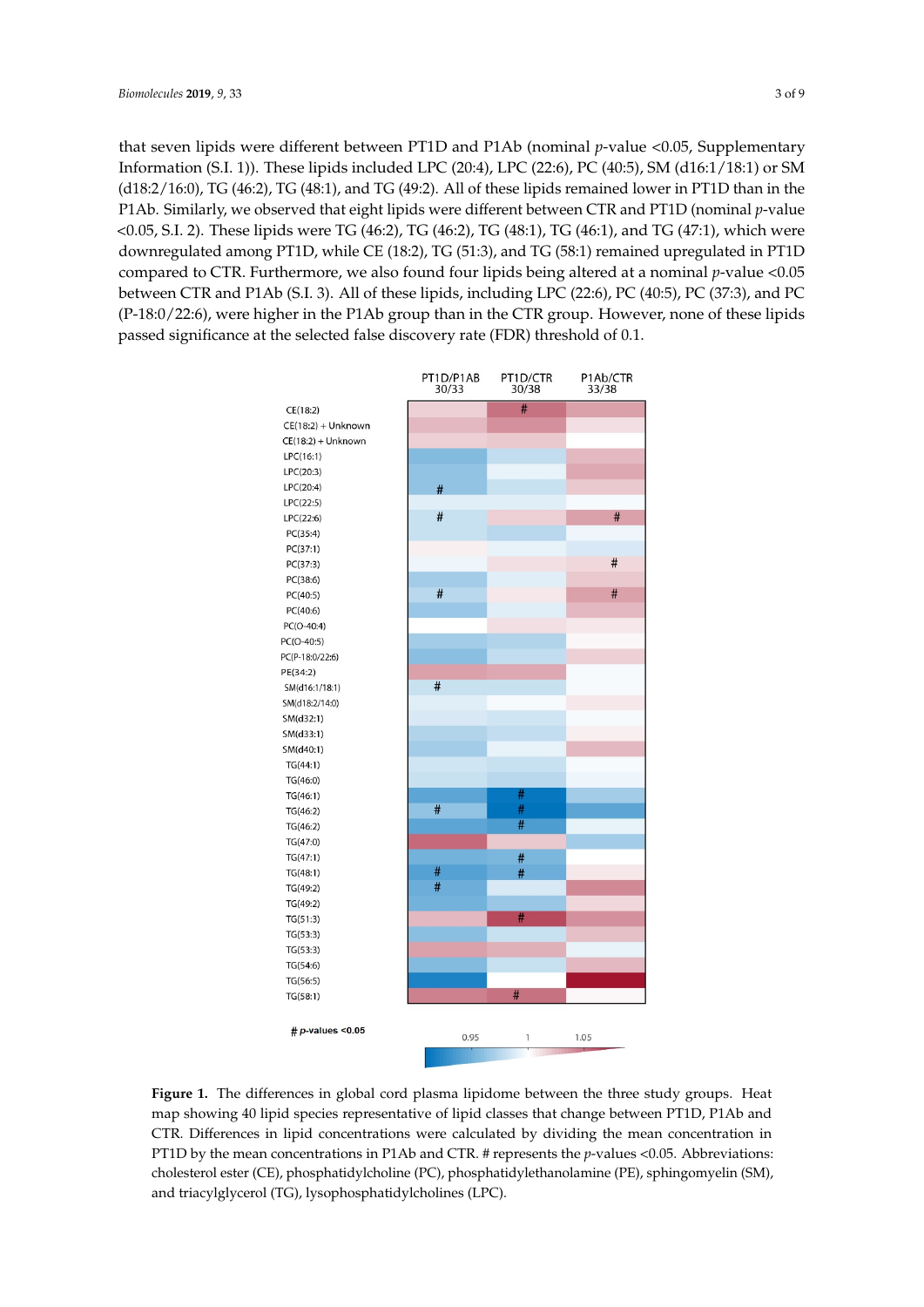Multivariate models were calculated to compare case–control lipidomic patterns in relation to the Multivariate models were calculated to compare case–control lipidomic patterns in relation to progression of T1D, as well as islet autoantibody development. Principal component analysis (PCA)<br>of the pre-processed data revealed no clear pattern or clustering of the data, and no outliers were of the pre-processed data revealed no clear pattern or clustering of the data, and no outliers were detected. Subsequently, we applied supervised partial least square discriminant analysis (PLS-DA) models to identify differences of lipidomes between the study groups, i.e., PT1D vs. CTR, PT1D vs. P1Ab, and PT1D vs. P1Ab. Areas under the receiver operating characteristic (AUROC) and variable importance in projection (VIP) scores were used to evaluate the performance of the PLS-DA models and to identify the most discriminating lipids. PLS-DA analysis comparing PT1D and P1Ab revealed that CEs (CE (18:2)) and PEs (PE (34:2), PE (O-38:5)/PE (P-38:4), were higher in the PT1D group compared to P1Ab (VIP  $> 1$ ), while most of the LPCs and SMs remained lower in PT1D than in the P1Ab group, except for LPC (18:0) and SM (d18:2/24:1) [\(F](#page-3-0)igure 2). Similarly, we calculated the PLS-DA models comparing PT1D vs. CTR and P1Ab vs. CTR. However, the multivariate analyses in these models revealed poor classification accuracy (AUROC approx. 0.5). these models revealed poor classification accuracy (AUROC approx. 0.5).

<span id="page-3-0"></span>

**Figure 2.** Regression coefficient plot from partial least square discriminant analysis (PLS-DA). This **Figure 2.** Regression coefficient plot from partial least square discriminant analysis (PLS-DA). This plot plot has the regression coefficient on the *y*-axis and variable importance in projection (VIP) scores on has the regression coefficient on the *y*-axis and variable importance in projection (VIP) scores on the the *x*-axis. The positive and negative regression coefficients represent P1Ab and PT1D groups, *x*-axis. The positive and negative regression coefficients represent P1Ab and PT1D groups, respectively. Abbreviations: diacylglycerol (DG), lysophosphatidylcholine (LPC), area under the receiver operating characteristic curve (AUROC).

Next, we investigated whether cord plasma lipidomic signatures predicted the risk for progression<br>  $\sum_{n=1}^{\infty}$ to T1D and the development of islet autoantibody utilizing a logistic regression (LR) model. The lipid to T<sub>1</sub> variables with a nominal *p*-value <0.05 in the univariate tests were used as input to build the LR models between the study cases, and a stepwise variable removal procedure was performed to find<br> $\frac{1}{2}$ the best model for the prediction of the cases (PT1D and/or P1Ab). When comparing PT1D with CTR, the cases of the cases (PT1D and/or P1Ab). When comparing PT1D with CTR, the model showed good predictive accuracy, which predicted the risk for progression to T1D with  $t$  the model showed good predictive accuracy, which predicted the risk for progression to T1D with AUROC = 0.84. This LR model comprised five lipid species: TG (46:2), TG (48:1), TG (46:2), CE (18:2),  $\overline{C}$  (18:2), and TG (51:3). When applied to CTR vs. P1Ab, the LR model, which included one lipid species, PC<br>
ALL COLORED TO A LITTING COLORED TO A LITTING COLORED TO A LITTING COLORED TO A LITTING COLORED TO A LITTING (37:3), had less predictive accuracy (max.  $\mathrm{AUROC} = 0.65$ ).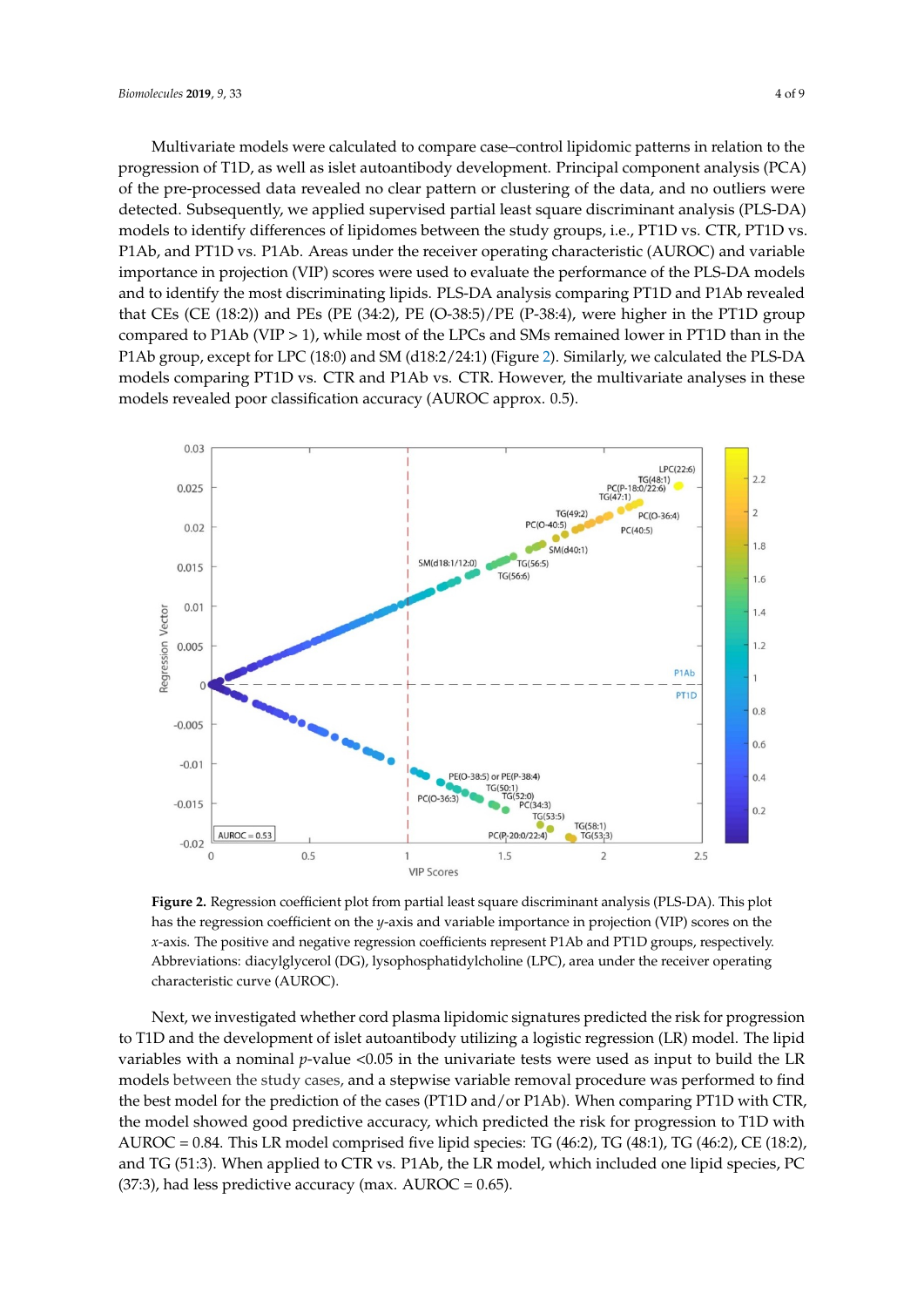# **3. Discussion**

Our findings have provided further evidence that T1D progressors have a characteristic lipidomic profile already present at birth. Phospholipids, specifically SMs, tended to be lower in T1D progressors than in P1Ab and the CTR. Previous studies have suggested that progression to T1D is associated with decreased concentrations of major phospholipids, including SMs and PCs in cord blood [\[9,](#page-7-8)[10\]](#page-7-9). These findings are also in line with prospective observations in children who later progressed to T1D, as well as in children with newly diagnosed T1D [\[7](#page-7-6)[,8\]](#page-7-7). The differences observed in the present study were not as pronounced as those observed in a previous study [\[9\]](#page-7-8). However, in that study, the sample size allowed the PT1D group to be divided into early and late progressors (age of diagnosis below or above four years), and the distinct phospholipid signature was only identified among the early progressors.

Sphingomyelins are one of the major choline-containing phospholipids in circulation. Choline is a precursor for the biosynthesis of PCs and SMs [\[11](#page-7-10)[,12\]](#page-7-11), which are essential constituents of cellular membranes [\[13\]](#page-7-12). It is, however, challenging to identify the sources of the observed lipid changes in cord blood. There is evidence that cord blood lipid levels may partly reflect the maternal lipid profile during late pregnancy [\[14\]](#page-7-13). During pregnancy, as well as in fetal development, there is high demand of choline [\[15\]](#page-7-14), thus it is conceivable that insufficient maternal choline availability may have mediated the downregulation in phospholipid levels in the cord blood of T1D progressors. Low choline intake can also result in low levels of triacylglycerols (TGs) [\[16\]](#page-7-15). Intriguingly, we also observed lower levels of several TGs species among T1D progressors, and those TGs that remained downregulated were a component of the predictive models for T1D progression.

A potential limitation of the study is that we could not investigate the association of maternal factors, such as lifestyle, diet, and body mass index (BMI), which could likely affect metabolome in both mothers and newborns. Future investigation in mother–offspring pairs will be needed to clarify the impact of the maternal factors that may lower cord blood phospholipid in relation to the progression of T1D.

The evidence suggests that SMs, as well as TGs, are potent regulators of immunogenic processes and play a potent role in inflammatory disease [\[17,](#page-8-0)[18\]](#page-8-1). Based on our observations, we hypothesized that distinct cord blood phospholipids, as well as TGs, disturbed early immune developmental processes in T1D progressors. Further studies are clearly needed in order to elucidate the immune modulatory function of the observed lipid species during early T1D progression. Despite the current lack of mechanistic understanding of the observed lipid changes in T1D at birth, our findings suggest that lipid profiles of newborns may complement genetic testing and islet autoantibody determination for the identification of high-risk children for T1D. Clearly, further studies are needed to examine the complementary diagnostic value of these lipid signatures. The inclusion of mother–offspring pairs would also be a valuable comparison for future studies.

# **4. Materials and Methods**

# *4.1. Study Design and Sampling*

The study participants were selected from the prospective cohort of the Finnish Type 1 Diabetes Prevention and Prediction (DIPP) study [\[19\]](#page-8-2). The DIPP study has screened more than 220,000 newborn infants for HLA-conferred susceptibility to T1D in three university hospitals: Turku, Tampere, and Oulu in Finland. The subjects involved in the current study were chosen from the subset of DIPP children from the Tampere study center, as described previously [\[7\]](#page-7-6). Here, we analyzed 101 cord plasma samples from three study groups: (1) 30 PT1D cases, (2) 33 P1Ab cases, and (3) 38 CTR, who were observed until the age of 15 years. These study groups were matched by gender, time of birth and HLA-associated diabetes risk. Our study protocol followed the guidelines of the Declaration of Helsinki. Parents provided written consent for participation in the study. The study protocols were overseen by the ethics and research committees of the participating university hospitals. Cord blood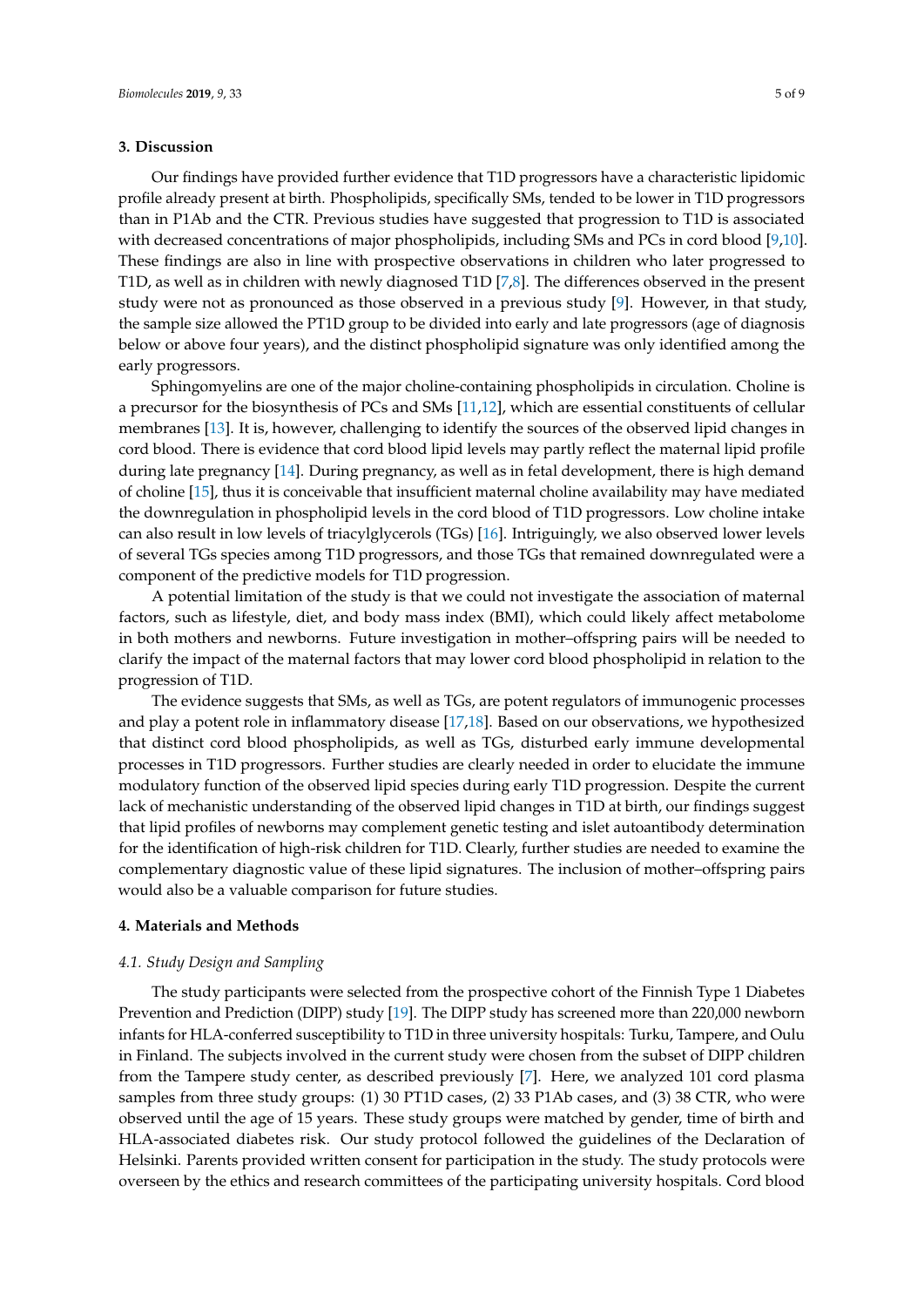was collected during delivery, and plasma was isolated within 30 min of collection by centrifugation at 1600 *g* for 20 min at room temperature, then aliquoted, and stored at −80 ◦C until analyzed.

#### *4.2. Islet-Cell Autoimmunity Determination*

For each study participant, we monitored the appearance of T1D-associated autoantibodies: islet cell antibodies (ICA), insulin autoantibodies (IAA), islet antigen 2 autoantibodies (IA-2A), and glutamic acid decarboxylase autoantibodies (GADA). We measured these autoantibodies at the Research Laboratory, Department of Pediatrics, University of Oulu, from the plasma samples taken during follow-up visits [\[6\]](#page-7-5). The ICA were detected with the use of indirect immunofluorescence, whereas the other three autoantibodies were quantified with the use of specific radio binding assays [\[20\]](#page-8-3). We used the cut-off limit for positivity of 2.5 Juvenile Diabetes Foundation (JDF) units for ICA, 3.48 relative units (RU) for IAA, 5.36 RU for GADA, and 0.43 RU for IA-2A. The disease sensitivity and specificity of the assay for ICA were 100% and 98%, respectively, in the fourth round of the international workshops on standardization of the ICA assay. According to the Diabetes Autoantibody Standardization Program (DASP) and the Islet Autoantibody Standardization Program (IASP) workshop results in 2010–2015, disease sensitivities for the IAA, GADA and IA-2A radio binding assays were 36–62%, 64–88% and 62–72%, respectively. The corresponding disease specificities were 94–98%, 94–99% and 93–100%, respectively.

## *4.3. Sample Preparation and Ultra High Performance Liquid Chromatography-Mass Spectrometer Analysis*

The established lipidomic protocol was applied similarly, as previously described [\[7\]](#page-7-6).

Plasma lipid extracts were prepared using a modified version of the Folch procedure:  $10 \mu L$  of 0.9% NaCl, 40 µL of CHCl3: MeOH (2:1, *v*/*v*) [\[21\]](#page-8-4). For quality control, internal standards solution PE (17:0/17:0), SM (d18:1/17:0), Cer (d18:1/17:0), LPC (17:0), TG (16:0/16:0/16:0) -13C3 and PC (16:0/d30/18:1)) were added to each plasma sample, as previously described [\[7\]](#page-7-6). Then, the samples were vortex mixed and incubated on ice for 30 min, and centrifuged at 9400× *g* for 3 min at 4 ◦C. From the lower layer of each sample, we transferred 60  $\mu$ L of extract to a glass vial with an insert and 60 μL of CHCl<sub>3</sub>: MeOH (2:1, *v*/*v*) was added to each sample. We randomized these samples and stored them at −80 ◦C until further analysis.

The separations were performed on an ACQUITY UPLC® BEH C18 column (Waters, Milford, MA, USA, 2.1 mm  $\times$  100 mm, particle size 1.7 µm). A mass spectrometer 6550 iFunnel QTOF-MS from Agilent Technologies (Santa Clara, CA, USA), interfaced with a dual jet stream electrospray (dual ESI) ion source, was used in the study. The referenced mass solution included ions at *m*/*z* 121.0509 and 922.0098 and was introduced to the mass spectrometer through the other nebulizer in the dual electrospray ionization (ESI) ion source, using a separate Agilent series 1290 isocratic pump at a constant flow rate of 4 mL min<sup>-1</sup> (split to 1:100 before the nebulizer). The acquisition mass range was *m*/*z* 100–1700 and the instrument was run in extended dynamic range mode with an approximate resolution of 30,000 full width at half maximum (FWHM), measured at *m*/*z* 1521.9715 (which is included in the tune mixture) during calibration of the instrument. MassHunter B.06.01 software (Agilent) was used for data acquisition.

## *4.4. Data Pre-Processing*

MS data pre-processing was performed using MZmine 2.18.2 [\[22\]](#page-8-5), as previously described [\[7\]](#page-7-6). First, crop filtering with a *m*/*z* range of 350–1700 *m*/*z* and a retention time (RT) range of 2.5 to 21.0 min was performed, then mass detection was done (noise level of 750). Second, after the chromatogram builder was set up, chromatogram deconvolution was performed with a 70% chromatographic threshold, 0.05 min minimum RT range, 5% minimum relative height, 2250 minimum absolute height, a minimum ration of peak top/edge of 1, and a peak duration range of 0.08 to 5.0. Then, isotopic peak grouping was performed with a *m*/*z* tolerance of 5.0 ppm, RT tolerance of 0.05 min, a maximum charge of 2, with the most intense isotope set as the representative isotope. Peak filter with minimum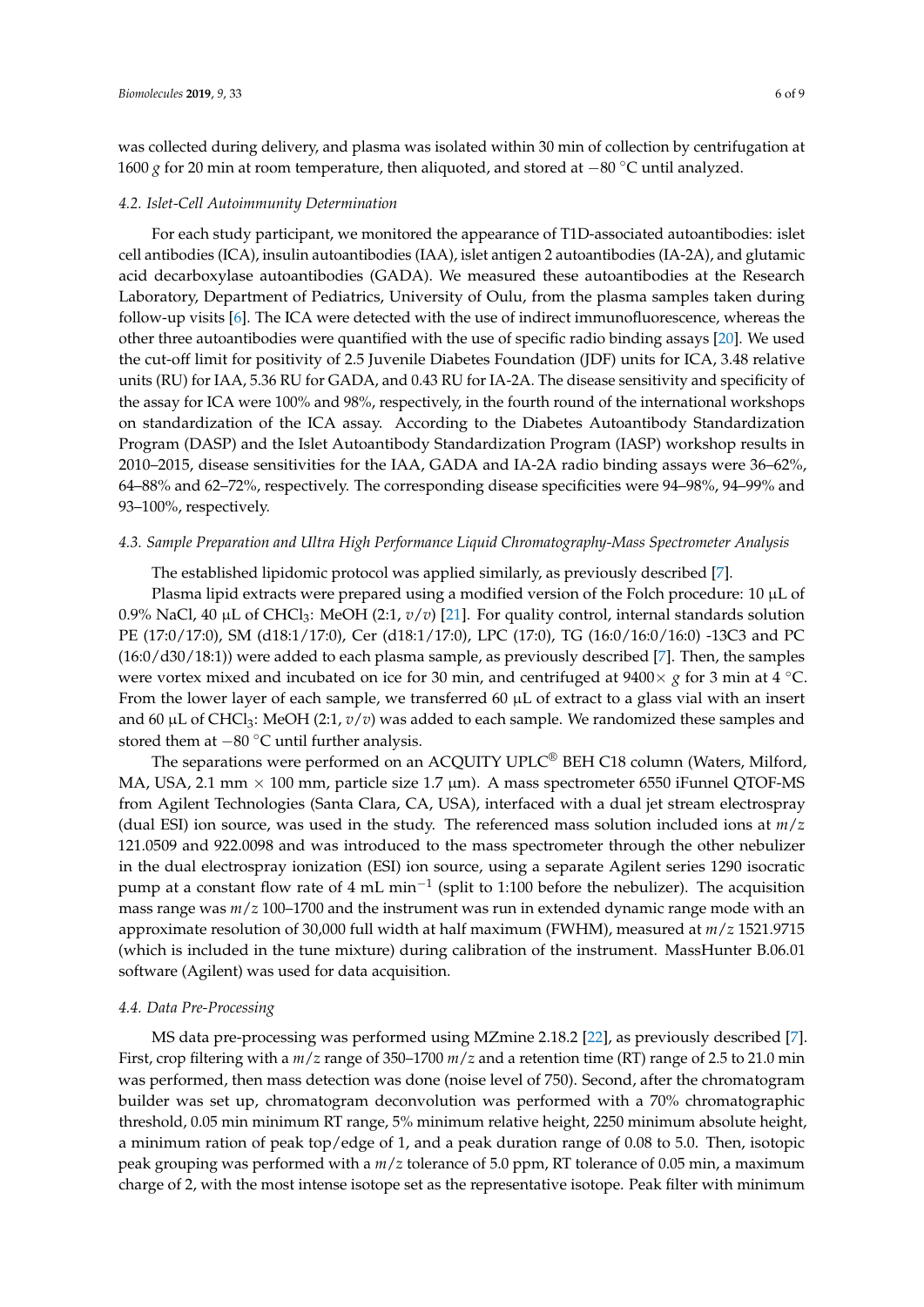12 data points, a FWHM between 0.0 and 0.2, tailing factor between 0.45 and 2.22 and asymmetry factor between 0.40 and 2.50, and peak list row filter, keeping only peak with a minimum of 1 peak in a row, were used. The join aligner had a *m*/*z* tolerance of 0.006, or 10.0 ppm, and a weight of 2, a RT tolerance of 0.1 min and a weight of 1, with no requirement of charge state or identity No comparison of isotope pattern was used with peak list row filter with a minimum of 10% of the samples, duplicate peak filter with a *m*/*z* tolerance of 0.006 *m*/*z* or 10.0 ppm and a RT tolerance of 0.1 min. Then, gap filling was performed using the same RT and *m*/*z* range gap filler algorithm, with an *m*/*z* tolerance of 0.006 *m*/*z*, or 10.0 ppm. Again, peak filter used the same parameters as step 6, (13) peak list row filter with a minimum of 50% of the samples was performed, enabling detection of 1084 features. Next, identification of lipids was done using a custom database search (232 identified out of 1084 features), with an *m*/*z* tolerance of 0.006 *m*/*z*, or 10.0 ppm, and a RT tolerance of 0.1 min. Normalization was performed using lipid-class-specific internal standards, using in-house developed R-script. Finally, we performed data imputation of missing values with the half of the minimum value for each lipid.

## *4.5. Statistical Analysis*

All statistical analyses were performed on log2-transformed intensity data. The transformed data was mean centered and auto scaled prior to multivariate analysis. The multivariate analysis (PCA and PLS-DA) was done using the PLS Toolbox 8.2.1 (Eigenvector Research Inc., Manson, WA, USA) in MATLAB 2017b (Mathworks, Inc., Natick, MA, USA). The area under the receiver operating characteristic was calculated to evaluate the ability of the discrimination model to correctly classify the samples. All PLS-DA models were cross validated by splitting the dataset into test sample subsets for each sub-validation experiment, using a random subset with ten data splits and twenty repeats. Logistic regression (LR) analyses were computed in MATLAB 2017b using the statistical toolbox and PLS toolbox (v8.1, Eigenvector labs, Manson, WA, USA). For the LR classification model, 1000 cross-validated models were generated from the lipid variables, which had nominal *p*-value <0.05 in the univariate tests. Each model contained 70% of the original data, with 30% used as a testing set. The performance of the models was evaluated based on the AUC of the resultant receiver operator curve (ROC). To select the optimal combination of metabolites for the linear regression, we introduced metabolites in an iterative manner, starting with all metabolites individually who met the *p*-value cut off. The highest AUC value model was then identified. This metabolite was then used in combination with all remaining metabolites. New models were generated in this iterative fashion until the AUC value started to fall. The optimal combination of variables was then determined based on the maximum AUC value.

For univariate analysis, Wilcoxon rank–sum test was performed for comparing the two study groups of samples (e.g., PT1D vs. P1Ab). The resulting *p*-values <0.05 were considered significantly different among the group of hypotheses tested in a specific age cohort. The resulting nominal *p*-values were corrected for multiple comparisons, using the Benjamin and Hochberg approach [\[23\]](#page-8-6). All of the univariate statistical analyses were computed in MATLAB 2017b using the statistical toolbox. The fold difference was calculated by dividing the mean concentration of a lipid species in one group by another, for instance, mean concentration in the PT1D by the mean concentration in P1Ab, and then illustrated by heat maps.

**Supplementary Materials:** The following are available online at [http://www.mdpi.com/2218-273X/9/1/33/s1,](http://www.mdpi.com/2218-273X/9/1/33/s1) Table S.I. 1: Differential plasma lipids between P1Ab and PT1D, S.I. 2: Differential plasma lipids between CTR and PT1D, S.I. 3: Differential plasma lipids between CTR and P1Ab.

**Author Contributions:** Conceptualization, M.O., and M.K.; Data curation, T.S.D.; Formal data analysis, S.L., and A.M.D.; Investigation, M.O., and M.K.; Methodology, L.A. and T.H., Resources, M.K., H.H., J.I., J.T. and R.V; Supervision, M.O., M.K., and T.H.; Writing—original draft, S.L; Writing—review & editing, M.O.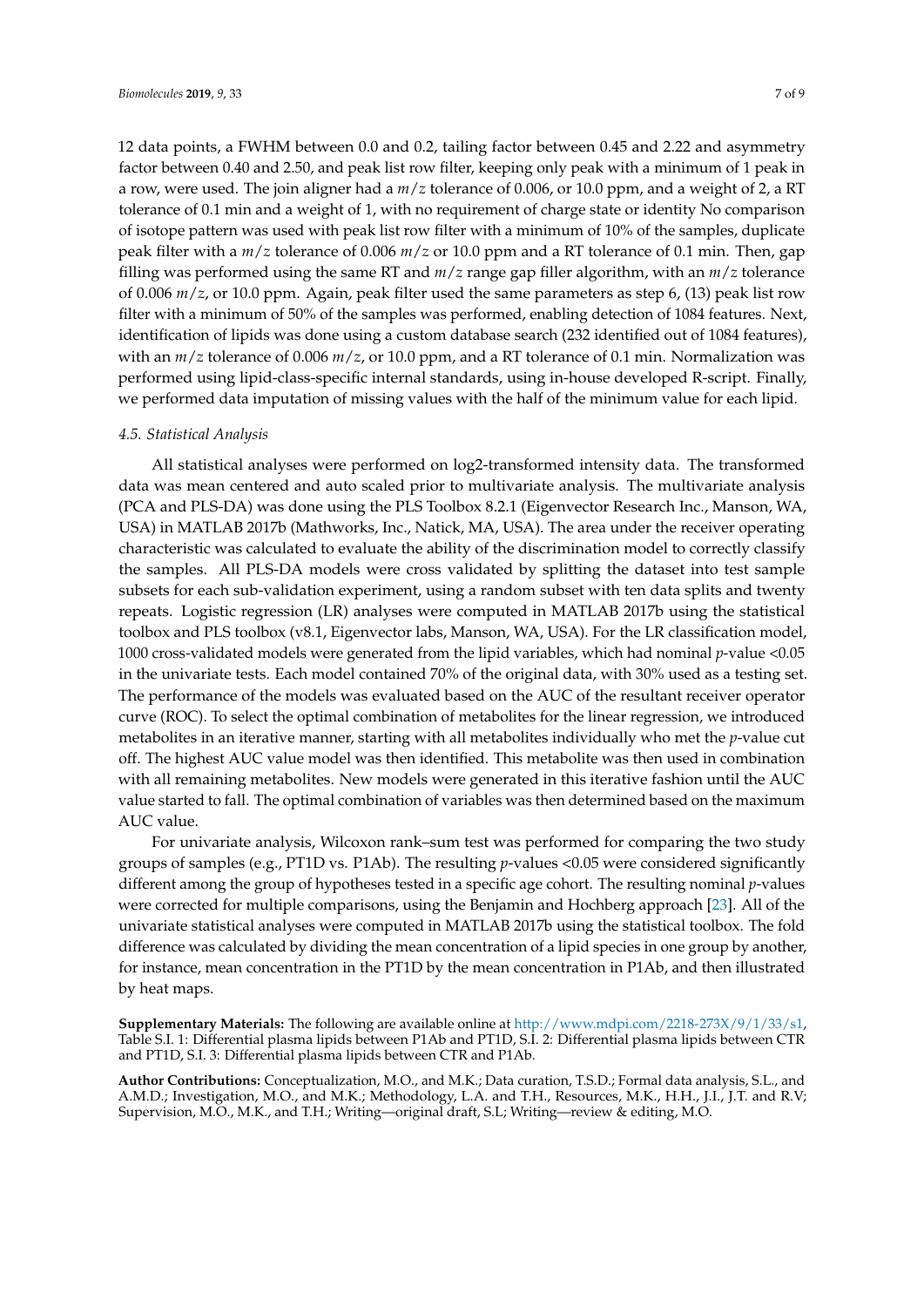**Acknowledgments:** The DIPP study was supported by the JDRF grants 4-1998-274, 4-1999-731 4-2001-435 and special research funds for Oulu, Tampere and Turku University Hospitals in Finland. This work was supported by the Juvenile Diabetes Research Foundation (2-SRA-2014-159-Q-R to M.O.) and the Academy of Finland (Centre of Excellence in Molecular Systems Immunology and Physiology Research—SyMMyS, Decision No. 250114, to M.O. and M.K.). We thank Olli Simell for his contribution in the DIPP study. Anette Untermann for excellent technical support in metabolomics analysis. We also thank Partho Sen for useful discussions and insight in relation to this study.

**Conflicts of Interest:** There are no conflicts to declare.

# **References**

- <span id="page-7-0"></span>1. Katsarou, A.; Gudbjörnsdottir, S.; Rawshani, A.; Dabelea, D.; Bonifacio, E.; Anderson, B.J.; Jacobsen, L.M.; Schatz, D.A.; Lernmark, Å. Type 1 diabetes mellitus. *Nat. Rev. Dis. Primers* **2017**, *3*, 17016. [\[CrossRef\]](http://dx.doi.org/10.1038/nrdp.2017.16) [\[PubMed\]](http://www.ncbi.nlm.nih.gov/pubmed/28358037)
- <span id="page-7-1"></span>2. Patterson, C.C.; Dahlquist, G.G.; Gyürüs, E.; Green, A.; Soltész, G.; EURODIAB Study Group. Incidence trends for childhood type 1 diabetes in Europe during 1989-2003 and predicted new cases 2005-20: A multicentre prospective registration study. *Lancet* **2009**, *373*, 2027–2033. [\[CrossRef\]](http://dx.doi.org/10.1016/S0140-6736(09)60568-7)
- <span id="page-7-2"></span>3. Achenbach, P.; Bonifacio, E.; Koczwara, K.; Ziegler, A.G. Natural history of type 1 diabetes. *Diabetes* **2005**, *54* (Suppl. 2), S25–S31. [\[CrossRef\]](http://dx.doi.org/10.2337/diabetes.54.suppl_2.S25) [\[PubMed\]](http://www.ncbi.nlm.nih.gov/pubmed/16306336)
- <span id="page-7-3"></span>4. Knip, M.; Siljander, H. The role of the intestinal microbiota in type 1 diabetes mellitus. *Nat. Rev. Endocrinol.* **2016**, *12*, 154–167. [\[CrossRef\]](http://dx.doi.org/10.1038/nrendo.2015.218) [\[PubMed\]](http://www.ncbi.nlm.nih.gov/pubmed/26729037)
- <span id="page-7-4"></span>5. Knip, M.; Virtanen, S.M.; Akerblom, H.K. Infant feeding and the risk of type 1 diabetes. *Am. J. Clin. Nutr.* **2010**, *91*, 1506s–1513s. [\[CrossRef\]](http://dx.doi.org/10.3945/ajcn.2010.28701C) [\[PubMed\]](http://www.ncbi.nlm.nih.gov/pubmed/20335552)
- <span id="page-7-5"></span>6. Siljander, H.T.; Simell, S.; Hekkala, A.; Lähde, J.; Simell, T.; Vähäsalo, P.; Veijola, R.; Ilonen, J.; Simell, O.; Knip, M. Predictive characteristics of diabetes-associated autoantibodies among children with HLA-conferred disease susceptibility in the general population. *Diabetes* **2009**, *58*, 2835–2842. [\[CrossRef\]](http://dx.doi.org/10.2337/db08-1305) [\[PubMed\]](http://www.ncbi.nlm.nih.gov/pubmed/19755526)
- <span id="page-7-6"></span>7. Lamichhane, S.; Ahonen, L.; Dyrlund, T.S.; Kemppainen, E.; Siljander, H.; Hyoty, H.; Ilonen, J.; Toppari, J.; Veijola, R.; Hyotylainen, T.; et al. Dynamics of Plasma Lipidome in Progression to Islet Autoimmunity and Type 1 Diabetes—Type 1 Diabetes Prediction and Prevention Study (DIPP). *Sci. Rep.* **2018**, *8*, 10635. [\[CrossRef\]](http://dx.doi.org/10.1038/s41598-018-28907-8)
- <span id="page-7-7"></span>8. Oresic, M.; Simell, S.; Sysi-Aho, M.; Näntö-Salonen, K.; Seppänen-Laakso, T.; Parikka, V.; Katajamaa, M.; Hekkala, A.; Mattila, I.; Keskinen, P.; et al. Dysregulation of lipid and amino acid metabolism precedes islet autoimmunity in children who later progress to type 1 diabetes. *J. Exp. Med.* **2008**, *205*, 2975–2984. [\[CrossRef\]](http://dx.doi.org/10.1084/jem.20081800)
- <span id="page-7-8"></span>9. Oresic, M.; Gopalacharyulu, P.; Mykkänen, J.; Lietzen, N.; Mäkinen, M.; Nygren, H.; Simell, S.; Simell, V.; Hyöty, H.; Veijola, R.; et al. Cord serum lipidome in prediction of islet autoimmunity and type 1 diabetes. *Diabetes* **2013**, *62*, 3268–3274. [\[CrossRef\]](http://dx.doi.org/10.2337/db13-0159)
- <span id="page-7-9"></span>10. La Torre, D.; Seppänen-Laakso, T.; Larsson, H.E.; Hyötyläinen, T.; Ivarsson, S.A.; Lernmark, Å.; Orešič, M.; DiPiS Study Group. Decreased cord-blood phospholipids in young age-at-onset type 1 diabetes. *Diabetes* **2013**, *62*, 3951–3956. [\[CrossRef\]](http://dx.doi.org/10.2337/db13-0215)
- <span id="page-7-10"></span>11. Lecerf, J.; Fouilland, L.; Gagniarre, J. Evidence for a high activity of sphingomyelin biosynthesis by phosphocholine transfer from phosphatidylcholine to ceramides in lung lamellar bodies. *Biochim. Biophys. Acta* **1987**, *918*, 48–59. [\[CrossRef\]](http://dx.doi.org/10.1016/0005-2760(87)90008-7)
- <span id="page-7-11"></span>12. Eppler, C.M.; Malewicz, B.; Jenkin, H.M.; Baumann, W.J. Phosphatidylcholine as the choline donor in sphingomyelin synthesis. *Lipids* **1987**, *22*, 351–357. [\[CrossRef\]](http://dx.doi.org/10.1007/BF02534005) [\[PubMed\]](http://www.ncbi.nlm.nih.gov/pubmed/3600211)
- <span id="page-7-12"></span>13. Zeisel, S.H. Dietary choline deficiency causes DNA strand breaks and alters epigenetic marks on DNA and histones. *Mutat. Res.* **2012**, *733*, 34–38. [\[CrossRef\]](http://dx.doi.org/10.1016/j.mrfmmm.2011.10.008) [\[PubMed\]](http://www.ncbi.nlm.nih.gov/pubmed/22041500)
- <span id="page-7-13"></span>14. Herrera, E. Lipid metabolism in pregnancy and its consequences in the fetus and newborn. *Endocrine* **2002**, *19*, 43–55. [\[CrossRef\]](http://dx.doi.org/10.1385/ENDO:19:1:43)
- <span id="page-7-14"></span>15. Garner, S.C.; Mar, M.H.; Zeisel, S.H. Choline distribution and metabolism in pregnant rats and fetuses are influenced by the choline content of the maternal diet. *J. Nutr.* **1995**, *125*, 2851–2858. [\[PubMed\]](http://www.ncbi.nlm.nih.gov/pubmed/7472666)
- <span id="page-7-15"></span>16. Yamaguchi, K.; Yang, L.; McCall, S.; Huang, J.; Yu, X.X.; Pandey, S.K.; Bhanot, S.; Monia, B.P.; Li, Y.X.; Diehl, A.M. Inhibiting triglyceride synthesis improves hepatic steatosis but exacerbates liver damage and fibrosis in obese mice with nonalcoholic steatohepatitis. *Hepatology* **2007**, *45*, 1366–1374. [\[CrossRef\]](http://dx.doi.org/10.1002/hep.21655) [\[PubMed\]](http://www.ncbi.nlm.nih.gov/pubmed/17476695)